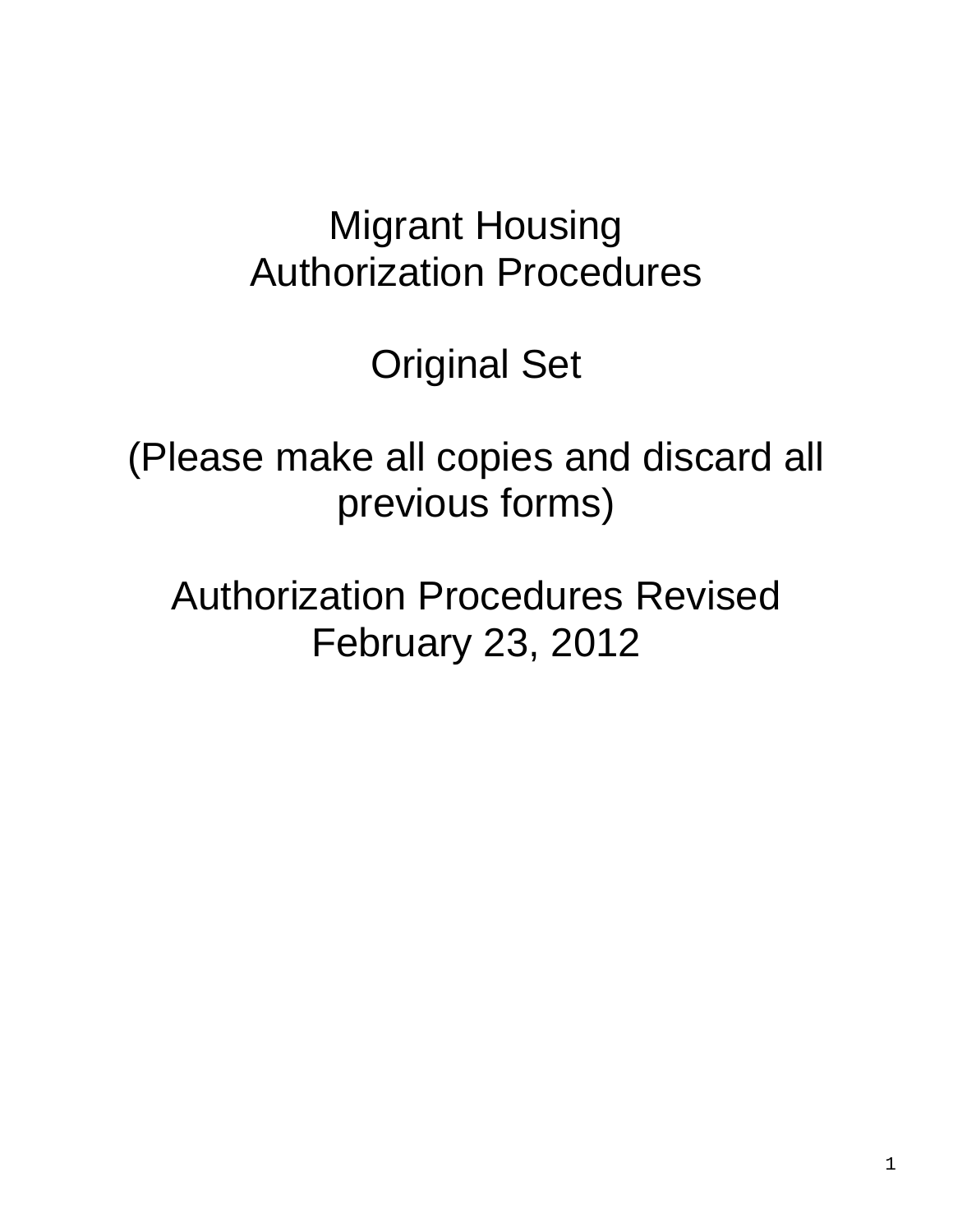## Migrant Housing Authorization Procedures

Environmental Health Section, On-Site Wastewater Branch

#### **PRELIMINARY ACTIVITIES**

Initial/Date Completed by supervisor and applicant

- 1. The applicant shall successfully complete Initial Intern Training by the Environmental Health Section, DHHS.
- 2. The local health department shall train the applicant to keep daily records of time and activities, and to use forms properly.
- 3. The supervisor shall assign the applicant to an authorized environmental health specialist in the department to learn routine procedures of field work (if not done prior to Initial Intern Training). If no authorized environmental health specialist is available in the applicants department the regional specialist shall find an alternate location for this training. The local health directors of both health departments will be involved in the negotiations concerning time and location for the training.
- 4. The supervisor and the regional specialist shall discuss and determine if the applicant shall accompany the regional specialist whenever the regional specialist is doing consultation in that county.
- 5. The supervisor shall supply the applicant with the necessary equipment to enforce the laws and rules and assure that the applicant is familiar with the use of all equipment.
	- 6. The supervisor shall assign the applicant to an authorized environmental health specialist for practice of skills and knowledge in the following specific areas:
		- laws, rules, policies, and form
		- existing OSWW system evaluation
		- existing water supply evaluation and water sampling

#### **FIELD PRACTICE & REVIEW**

Initial/Date Completed by supervisor and applicant

1. The applicant shall conduct evaluations of at least **three** on-site wastewater systems and **three** on-site water supplies for compliance with 15A NCAC 18A .1700 and .1900 rules in the presence of an environmental health specialist authorized in a program other than Childhood Lead Poisoning Prevention. A review of the records on file and a site visit shall be made for each evaluation. A water sample shall be collected at each of the sites. Complete three of each form: *Preoccupancy Evaluation Report of Drinking Water Supply and Wastewater Facilities for Migrant Housing*.

**For each establishment evaluated**, the following file shall be developed for review and comments made by the supervisor. The file is to be forwarded to the regional specialist by the applicant when the request for delegation of authority is made. It shall include:

- A. Bacteriological Analysis of Water Sample
- B. Preoccupancy Evaluation Report of Drinking Water Supply and Wastewater Facilities for Migrant **Housing**

**NOTE**: If upon reviewing the file, the regional specialist finds that the applicant needs additional practice, the evaluation for authorization may be postponed until that practice has taken place. To make best use of everyone's time, it is the supervisor/health director's responsibility to see that the applicant has sufficient field practice to prepare the applicant for authorization.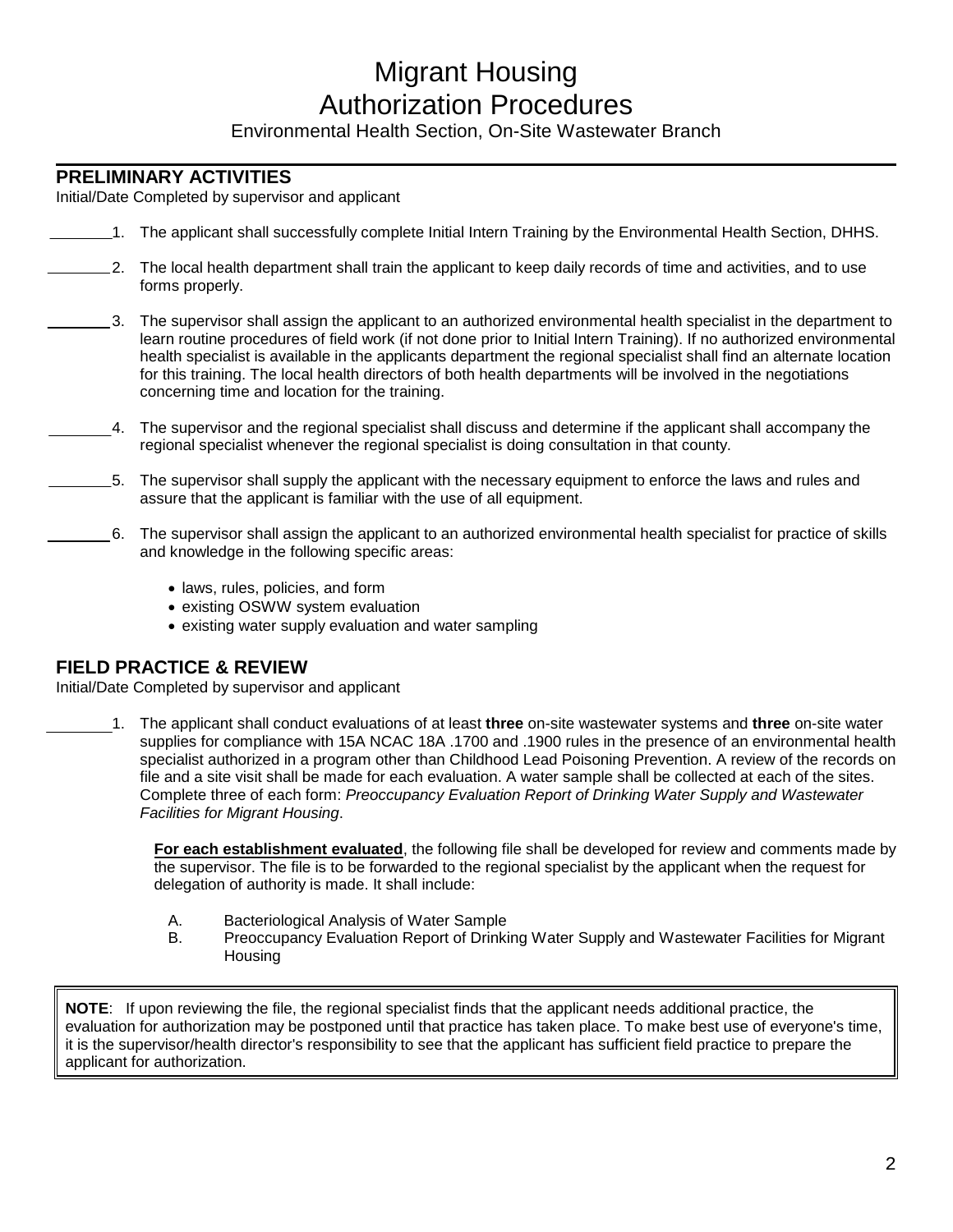#### **SCHEDULING THE EVALUATION FOR AUTHORIZATION**

Initial/Date Completed by supervisor and applicant

- 1. When the applicant has completed the PRELIMINARY ACTIVITIES and FIELD PRACTICE & REVIEW, the applicant shall provide the following to the Environmental Health Section:
	- A. A properly completed Migrant Housing Authorization Procedures Document **AND** an Application for Authorization.
	- B. As of April 1999, Identification Cards will be issued in a digital format. Digital images can be taken at the Environmental Health Section in Raleigh. We will also accept images sent in by the applicant via e-mail.

Send to: ENVIRONMENTAL HEALTH SECTION OFFICE OF EDUCATION & TRAINING 1632 MAIL SERVICE CENTER RALEIGH NC 27699-1632

2. The files generated in FIELD PRACTICE & the applicant shall forward REVIEW to the regional specialist.

The Environmental Health Section will contact the appropriate regional specialist who will set an appointment to work with the applicant as soon as possible. If the evaluation cannot begin within three weeks from receipt of completed files and the referral from the division, the regional specialist shall contact his supervisor to arrange for the evaluation to be conducted by another regional specialist. The supervisor will communicate with the education and training specialist when the application has been referred to another regional specialist. Evaluations for authorizations are top priority for the regional specialist.

#### **EVALUATION PROCEDURES**

The regional specialist shall spend a sufficient amount of time necessary to determine the applicant's knowledge and skills in the enforcement of laws and rules.

- 1. The regional specialist shall review the documents generated in FIELD PRACTICE & REVIEW prior to arriving at the local health department for field work with the applicant.
- 2. The regional specialist shall coordinate the administration of a written test, which the applicant must pass by a score of 70% or more. The applicant must have taken and scored at least 70% on the written examination prior to the field evaluation by the regional specialist. If the applicant fails the test, he/she will be denied authorization. The written exam may be repeated. The regional specialist shall discuss the test results along with incorrect answers with the applicant prior to continuing the evaluation.
- 3. The regional specialist shall observe the applicant's knowledge, skills, and ability to properly evaluate at least three existing on-site wastewater systems and on-site water supplies for compliance with 15A NCAC 18A .1700 and .1900. A water sample shall be collected for each site evaluated. The evaluations shall be conducted at sites not previously visited by the applicant.
- 4. A conference will be held with the supervisor or designee to discuss the recommendations for authorization, which will be forwarded to the Environmental Health Section.
- 5. The regional specialist shall recommend granting or denying the applicant the authority to enforce specific laws and rules by completing a recommendation form and forwarding it to the Environmental Health Section as quickly as possible. If the regional specialist cannot recommend delegation be granted after the inspections have been conducted in Step 4 of this section, the recommendation shall be to deny the authorization. If delegation is denied, the specific reasons for denial with recommendations for improvements shall be included.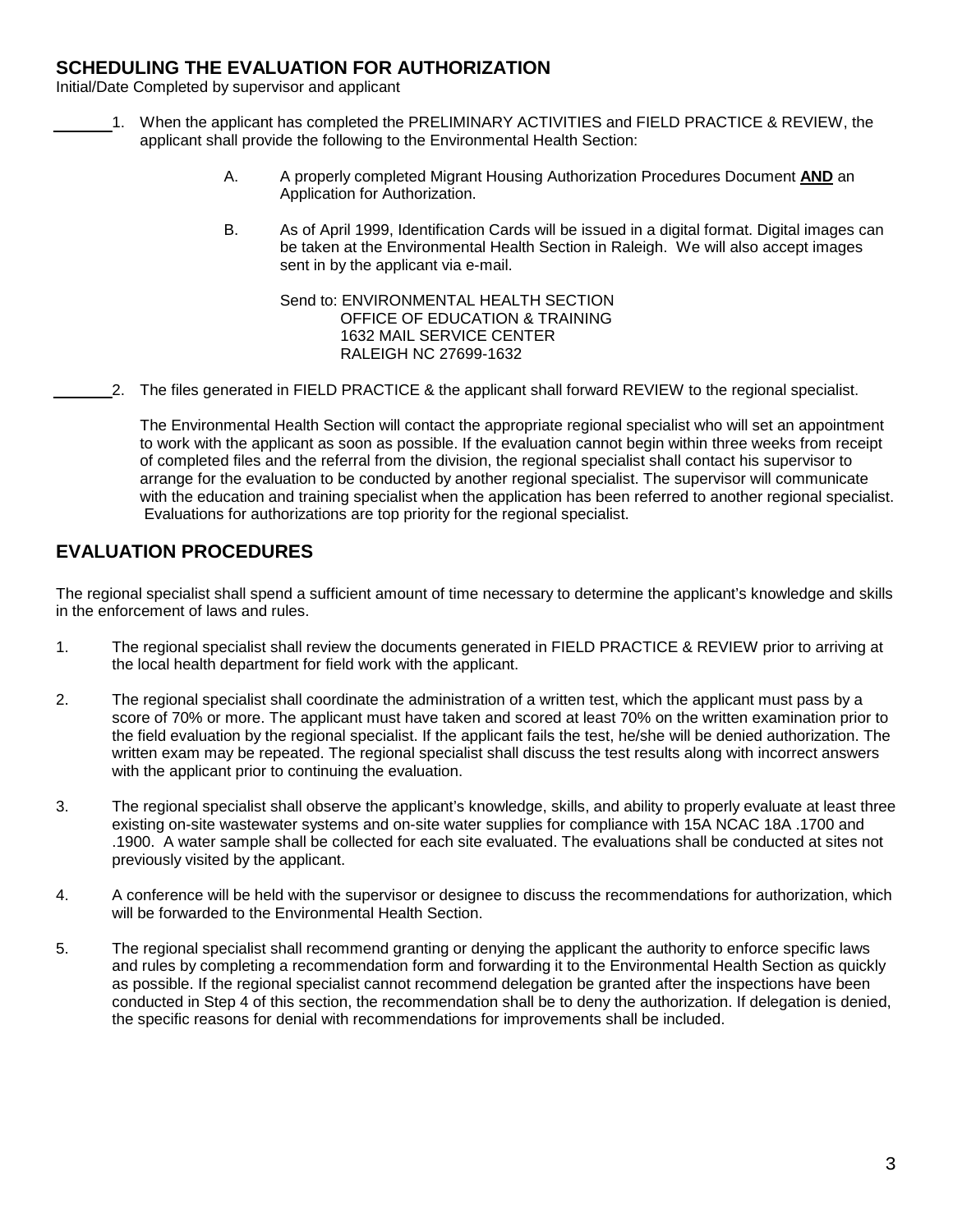### **DELEGATION OF AUTHORITY**

- 1. Upon receipt of the recommendation from the regional specialist, a letter from the State Environmental Health Director will be sent to the applicant approving or denying the request for authorization. If approved, the *Identification Card* will be included as appropriate.
- 2. The *authorized agent shall carry the Identification Card* while on duty.
- 3. The *Identification Card* is the property of the Environmental Health Section and must be immediately returned by the applicant to the division when he/she is no longer employed with the local health department.
- 4. The agent may begin to enforce laws and rules when the local health department receives the letter of delegation.

#### **CHANGE OF EMPLOYMENT**

- 1. If the agent becomes employed in another local health department, the individual must apply for authorization for the employee to enforce laws and rules. The following steps must be completed.
	- See PRELIMINARY ACTIVITIES, Step 2 and Step 5
	- See SCHEDULING THE EVALUATION FOR AUTHORIZATION Step 1 and Step 3
- 2. When an authorized agent transfers from one local health department of the state to another, the regional specialist shall assess the need for additional training, which may include attending initial internship training at the expense of the employing health department.